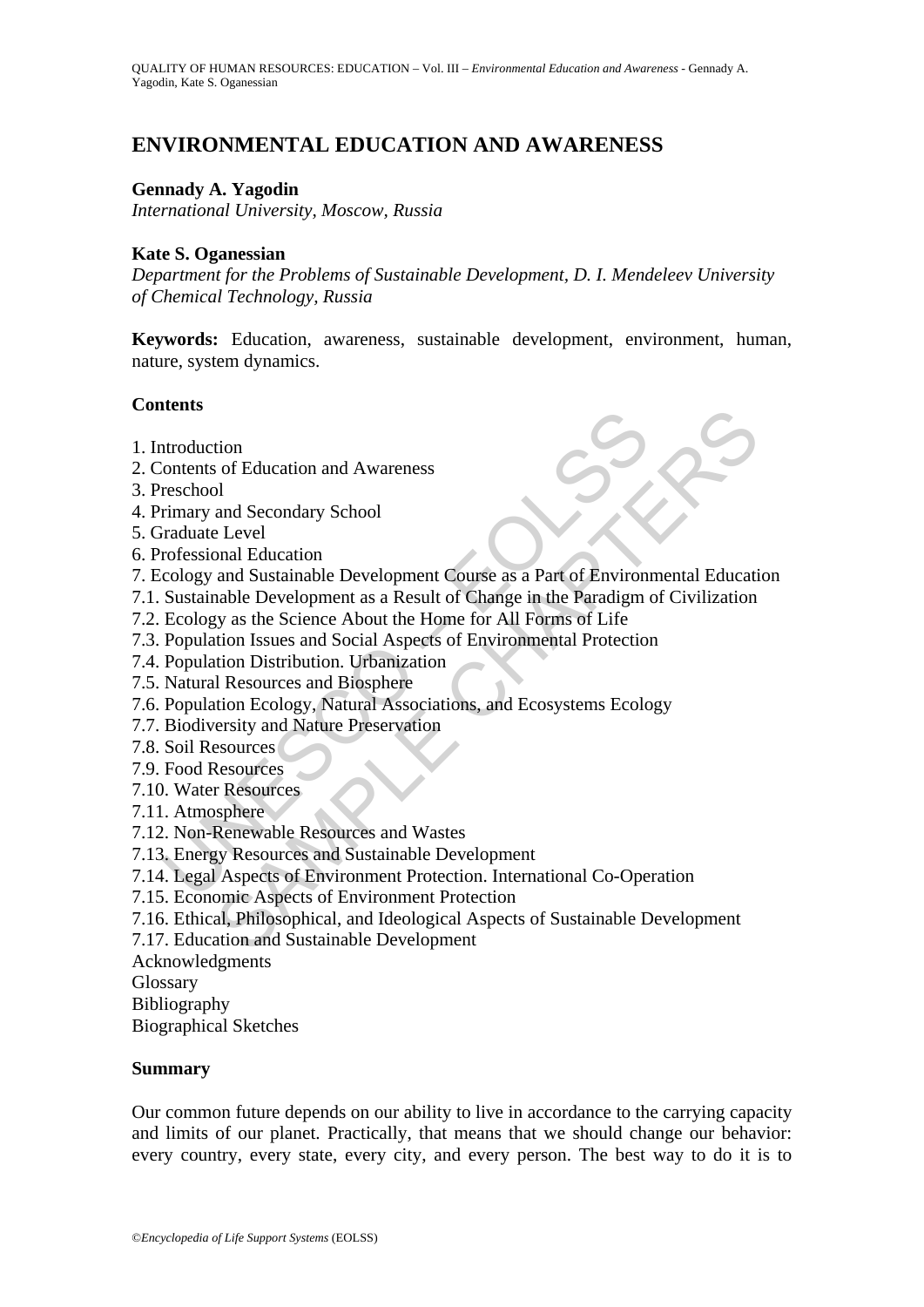educate people so that everyone could voluntarily change his or her lifestyle and be more friendly to the environment. Environmental education and awareness cannot exist one without the other; to be environmentally educated means to be aware of how to live in peace with the Earth and vice versa. Let the education and awareness spread throughout the world, since this is our only chance to safeguard the future.

### **1. Introduction**

Throughout history the connections between human societies, ecosystems, and the geophysical environment have changed many times, sometimes gradually, sometimes very fast and sharply. More than 2 million years ago the human population was very small, and, more importantly, it grew very slowly, at a snail's pace. Humans were one of many species of mammals that spent all their lives in close contact with nature. Human existence depended on many natural factors, and life was dangerous. The birth rate was very high but mortality was extremely high too, so the population did not grow quickly.

Humans were in that time more like animals than modern human beings. They could kill and eat animals, but animals could kill and eat them too. In bad weather, they suffered from cold, strong wind, and rain; if hunting was unsuccessful, they starved. According to different estimates, 2 million or 2.5 to 2.7 million years ago, *Homo habilis* appeared, who could use simple tools made of stone or wood. Then *Homo erectus* appeared, who could walk upright, and whose brain weighed about 1 kilogram. It was found that 500,000 to 600,000 years ago humans started to use fire. *Pithecanthropus erectus* (now regarded as synonymous with *Homo erectus*) used speech to communicate.

man existence depended on many natural factors, and life was da<br>was very high but mortality was extremely high too, so the popul<br>kly.<br>The was very high but mortality was extremely high too, so the popul<br>kly.<br>The was vere Fraction can be whow and also may have a more in the most of the system of the system depended on many natural factors, and life was dangerous. The typ high but mortality was extremely high too, so the population did not The period from 200,000 to 40,000 years ago was the period of the Neanderthals. The most remarkable fact about Neanderthals is that they hunted collectively. Their brain was as heavy as ours, about 1.5 kilograms. They lived in colonies and adhered to primitive rites, so they were rather like *Homo sapiens*, a species which appeared in its present form about 40,000 years ago. It is believed that large animals (including mammoths) disappeared mainly due to humans, and this was the first sign of the growth of human power. Some scientists suppose that it was the first crisis caused by human activity—all large ungulates were eaten, resulting in a certain decrease in population. Another consequence of this situation was the development of agriculture. Perhaps it was the only way to survive; anyhow, humans found a way and became farmers, in addition to being hunters, and rose to a higher stage in human evolution.

During the New Stone, Bronze, and Iron Ages the human population was still increasing slowly, and it only reached 300 to 400 million people in the Middle Ages. There was then a great decrease due to Black Death: almost half the population of Europe died as a result of the plague. But population growth has assumed exponential characteristics since that time, and Thomas Malthus expressed great concern about this process in his *Essay on Population,* published in 1798. He wrote that accelerating population and industrial growth were raising demands for food faster than agriculture could respond. He argued that human population would increase exponentially (or "geometrically," in his term), while the available land, food, and material resources would increase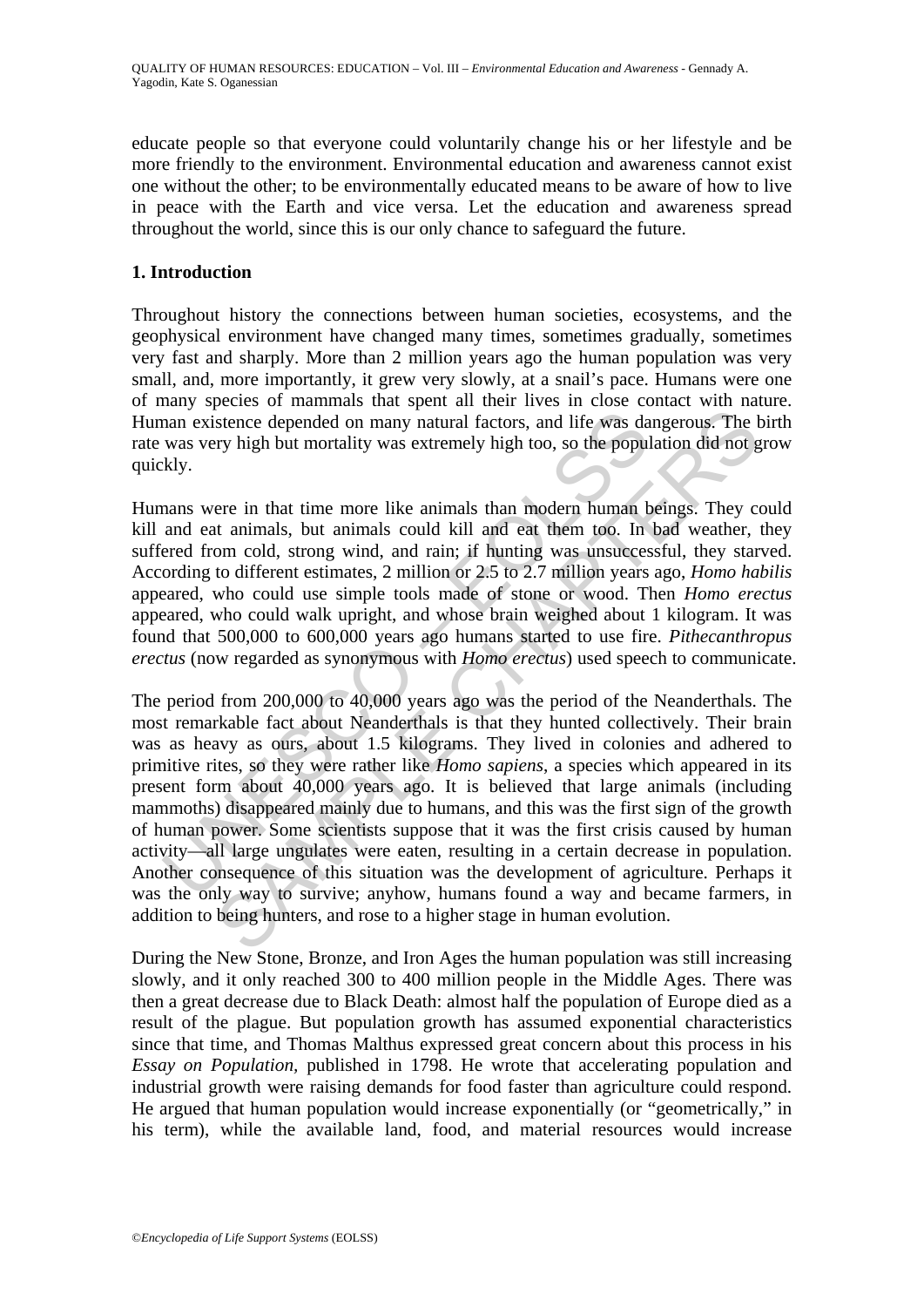arithmetically. It was the first time that the problem of limits was appreciated and studied from a scientific point of view.

Malthus carried out a full analysis of the social and economic situation, but he could not foresee the Industrial Revolution, the development of agricultural technologies capable of quadrupling yields achieved by traditional farming methods, the spread of health services, and new achievements in the area of medicine. Thus, the population is still growing, and the pace of this growth has quickened, taking 130 years to reach the second billion, thirty years for the third and fifteen years for the fourth. Now we can see that the last ten years have brought an additional billion people, and the world population now has passed the 6 billion mark. If the population growth rate remains at 1.7 percent per year, according to different estimates, we will have a population between 8 and 10 billion by the year 2025.

Industrial Revolution led or great increases in human technologie it possible to provide high living standards. However, such a place in all parts of the world simultaneously, so now we have the hand the less developed Sou Trail Revolution led to great increases in human technological power, wial sessible to provide high living standards. However, such a revolution dial in all parts of the world simultaneously, so now we have the more develo The Industrial Revolution led to great increases in human technological power, which made it possible to provide high living standards. However, such a revolution did not take place in all parts of the world simultaneously, so now we have the more developed North and the less developed South. It should be mentioned that now nine out of ten newborn children are in the less developed countries (LDCs) and only one out of ten in the more developed countries (MDCs). According to some forecasts, over the next fifteen to twenty years this situation will become worse and nineteen babies out of twenty will be born in the LDCs. It means that the majority of the global population will live in countries with low living standards, in countries that are the providers of raw materials, resources and, possibly, cheap labor, while the minority of the population will consume these resources and live in countries with highly developed technology, huge capital assets, and high living standards.

Using new technologies, machines, and mechanisms, humans became as powerful as geological forces: perhaps more so, because geological forces have created landscapes and geosystems over millions of years while humans are able to change them in just a few years or decades. Humans are able to change relief, remove mountains in one territory, and create artificial landscape forms out of waste material in another. They are able to change the directions of rivers and build long channels in the deserts. The power of technology is great, but, unfortunately, in most cases this power leads to the destruction of natural systems. MDCs, with their technologies and capital, manage nature to meet their level of consumption and to support high living standards, while LDCs are forced to exploit nature for survival despite the threat of future consequences. Now we can see that human influence on the environment is very severe and has become a matter of global concern. It is a fact that nowadays human activity can destroy natural cycles and ecosystems. There are many examples of this process: deforestation, especially in rain forests; ozone layer depletion; global warming; species extinction and loss of biodiversity; chemical and thermal pollution; soil degradation, and many others. In some cases the changes are irreversible; in other cases we can improve the situation by the reconstruction and restoration of destroyed systems. Humans must realize and solve this problem for the survival not only of our generation but also future generations.

The only solution is to change human behavior from destruction to living in harmony with nature. Every citizen of every state should know what he or she can do: what is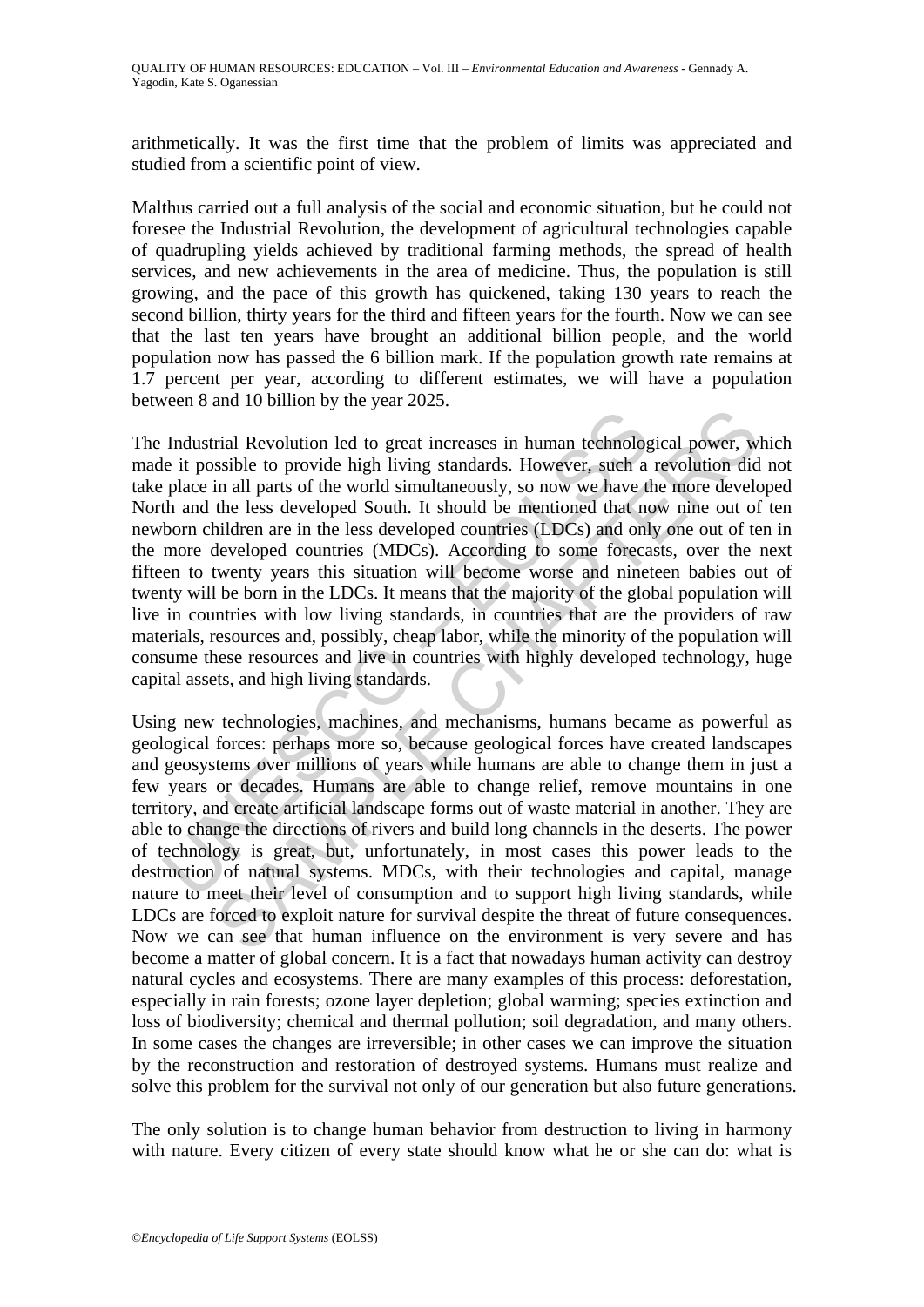better, what should not be done, which is most important, and why. We suggest that the best way for people to learn this is through relevant education. Education helps us find answers to the questions "What?" "Why?" and "How?" We believe that the next step will be appropriate awareness, so the person who knows could really change his or her behavior.

If we want to prevent global system destruction, and to create a system in which nature and humans co-operate, we need to understand the main principles of the functioning of the biosphere and to learn how to live in accordance with these principles. It means that the rate of natural resource consumption should not exceed the rate of its renewal; the rate of land degradation should be lower than the rate of new soil formation and the amount of chemical and heat wastes should be reduced to the quantity that the environment can absorb and neutralize. If we act in accordance with such limits, it means sustainable living: that is, living without excessive anthropogenic environmental impact.

and sustainable living: that is, living without excessive anthropogy<br>act.<br>can continue the list of actions that we should or should not take,<br>e, e, and land and its fertility are finite too. Every activity on the per-<br>e en ainable living: that is, living without excessive anthropogenic environmentanable living: that is, living without excessive anthropogenic environmental on<br>standard and its fertility are finite too. Every activity on the pl We can continue the list of actions that we should or should not take, because the world around us is finite; material resources are finite, the biosphere's carrying capacity is finite, and land and its fertility are finite too. Every activity on the planet is limited by these environmental constants. If we exceed the limit we inevitably face negative consequences in future. If we cut down more trees than we can grow during the same period of time, sooner or later the forest area will decrease and disappear. If we produce more carbon dioxide than the environment can absorb, the concentration of this gas will increase, causing global warming, a process that is probably already under way. If we overload arable land or pasture, the soil will be destroyed and the production of essential quantities of food will become more and more difficult. All these problems are very topical today. Some of them are local problems, which can be solved locally, but most of them, like deforestation, acid rain, the greenhouse effect, and so on, are global problems, which can be solved only by global co-operation.

Human perspectives depend on the right decisions of our generation and future generations as well. In general, people in MDCs are familiar with environmental problems. There are many environmental movements, organizations for nature protection, and green societies. Some special environmental educational programs started ten or twenty years ago have already brought visible results. But there is a great gap between having knowledge, or being well educated, and changing the stereotypes of our behavior in accordance to this knowledge—that is, to be aware. We need to continue environmental education programs not for education itself but to obtain real awareness, so any person should feel himself or herself as a citizen of the planet, with great technical power but with extreme care and prudence by virtue of this power, and a citizen, responsible for his own activity, not a master.

The situation is more complex in LDCs. When people are starving, they cannot care for the environment. They need to survive first of all, and only then can they spend money and time to protect nature. As we said, most of environmental problems are impossible to solve locally, so the situation in LDCs is a global problem and should be solved by the joint efforts of MDCs and LDCs. MDCs have to help LDCs to develop their economies and technologies to attain worthy living standards and to save their natural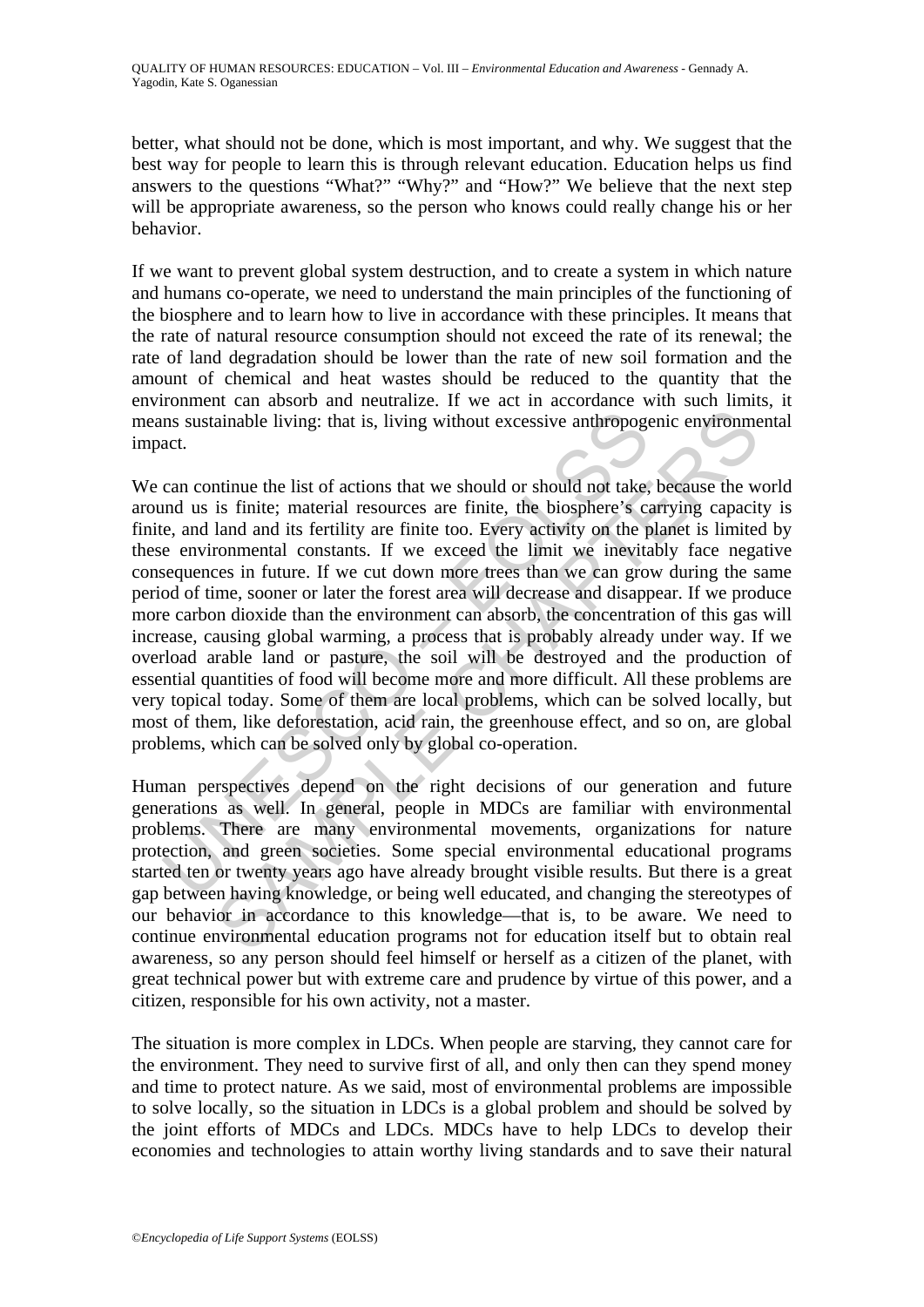systems at the same time. All the rich countries must understand that without such help, LDCs will destroy natural systems to a great degree in their struggle for survival. The most vivid example is Brazil and its practice of complete felling of the rainforest, at a frightening rate.

The development of economies and technologies should be accompanied by development of an educational system. Beginning with traditional elementary education, such as reading, writing, and arithmetic, for all social groups, we need to educate people about the environment. Permanent support to such programs by MDCs can help people not only to obtain environmental knowledge but also to get an awareness of the basis of this knowledge.

It should again be emphasized that awareness is most important, because education itself does not guarantee change in people's behavior. Education without awareness can only provide knowledge, a set of facts and ideas, which can remain a "dead stock." Education is the means by which real awareness can be obtained.

## **2. Contents of Education and Awareness**

If does not guarantee change in people's behavior. Education with<br>
y provide knowledge, a set of facts and ideas, which can rema<br>
cation is the means by which real awareness can be obtained.<br>
Contents of Education and Awar structure change in a warehable and interest of most interest of most distinct change in people's behavior. Education without awareness<br>de knowledge, a set of facts and ideas, which can remain a "dead sto<br>is the means by w What contents should be included under general education for all ages and social groups? First of all, knowledge must be provided, not merely in terms of odd facts and theoretical functions and equations without practical applications. Knowledge must serve as a basis for everyday practical life, so it has to be integral, be associated with practice, be up to date, and include all important fields of human activity. It means that everybody, independently of his or her profession or future perspectives, should have basic information in such areas as chemistry, physics, biology, environmental science, sociology, and modern scientific achievements, as exact sciences as well as the humanities.

Another important part of education is knowledge about our planet, its structure and biological resources, its sources and sinks, and the limits of the biosphere.

We can divide these limits in two large groups. The first consists of strict limits, which should not be exceeded because they will cause an irreversible destruction of ecosystems and natural cycles, so we can call them critical limits; the second are nonstrict limits, defined by different ranges, for example, current living standards, level of energy consumption, food production and consumption, and so on.

The problem is how to estimate these limits. Theoretical estimation based on computer modeling can give us only the power of the limit value, not the exact value. So we can use estimates obtained from simulation models only as a very rough approximation. What about experimental corroboration? "Why not try to approach the critical limits and confirm the theory by experiment?" The only answer is: "No experimentation with the global system!" The reason is simple: any of these experiments could become our last experiment, and the last of our actions, because if we exceed any of the critical limits the consequences will be grave. Exceeding the critical limits means the destruction of the global system sooner or later, in any case. The biosphere can exist without humans,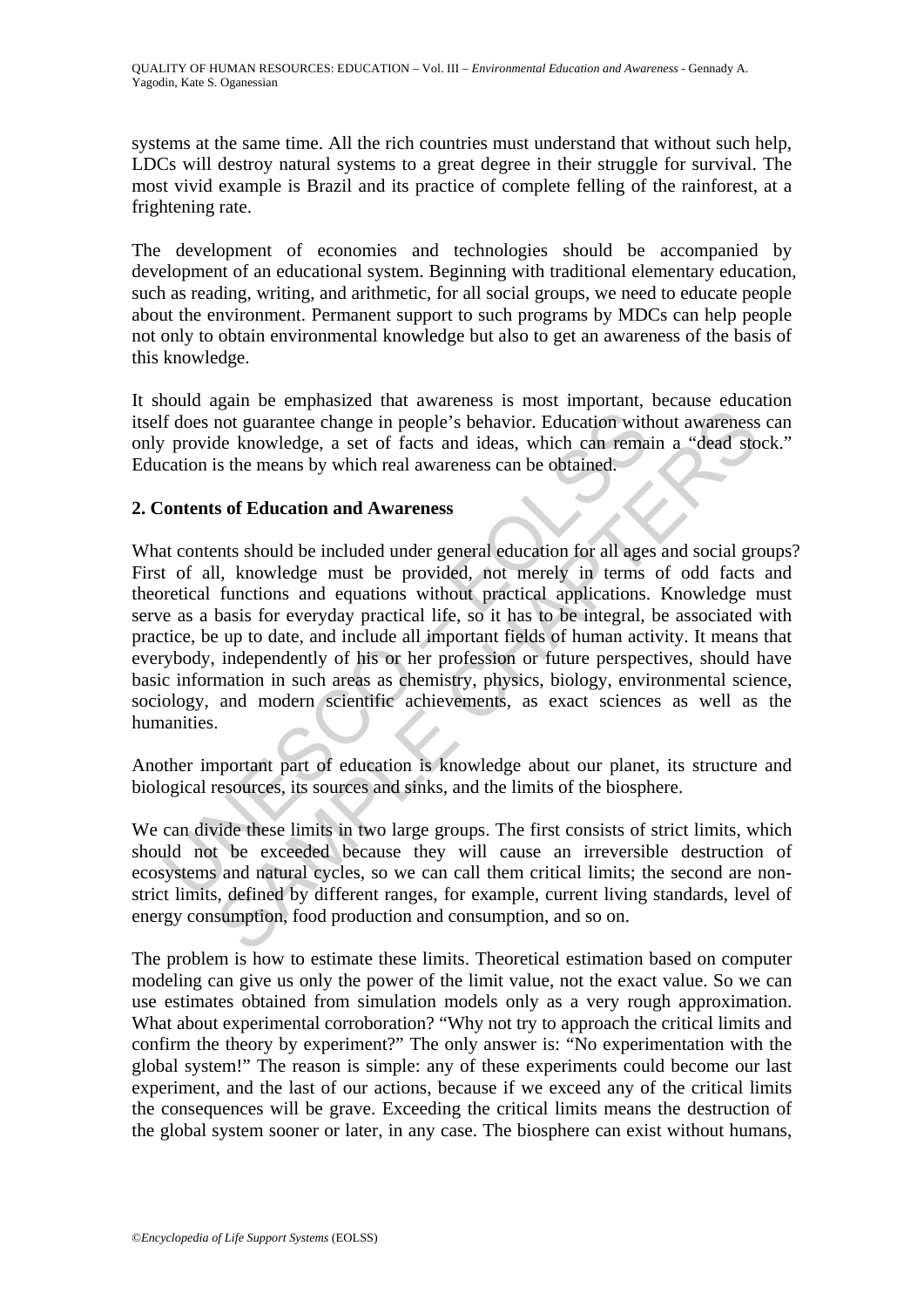as it precedes their appearance on the Earth, but humans cannot exist without the biosphere.

Another problem is which limits are critical and which are not. We do not know exactly, and nobody knows. And again, there is only one right approach—if we do not know of what kind the limit is, we have to consider it as a critical one. No problem, if the limit we regarded as critical is actually non-critical: nothing serious will happen. But we must not allow the situation to arise when we can miss a critical limit and exceed it.

position has changed over the course of different geologi<br>osphere did not contain oxygen but consisted of methane (CH<sub>4</sub>),<br>cide (CO<sub>2</sub>), hydrogen (H<sub>2</sub>), and water vapor, which meant it was a<br>oxygen meant no ozone generat From the contract of methanic material and the course of different geological eras. Princh and we can be did not contain oxygen but consisted of methane (CH<sub>A</sub>), salt (NH<sub>3</sub>), cat  $0_2$ ), hydrogen (H<sub>2</sub>), and water vapor, We have to be aware of some features of the limits of nature. When we use the term "critical limit" we suppose that it is constant during a human lifetime or the lifetimes of a few generations. But in the case of much longer periods of time, say thousands and millions of years, this limit may not be constant and can vary. For example, atmospheric composition has changed over the course of different geological eras. Primary atmosphere did not contain oxygen but consisted of methane  $(CH<sub>4</sub>)$ , salt  $(NH<sub>3</sub>)$ , carbon dioxide  $(CO<sub>2</sub>)$ , hydrogen  $(H<sub>2</sub>)$ , and water vapor, which meant it was a reduction medium. No oxygen meant no ozone generation, and the absence of an ozone layer in the stratosphere, so the ultraviolet (UV) radiation was extremely intensive. During Earth's history this situation has changed. One of the most significant early global changes was the appearance of oxygen in the atmosphere, as a result of the activity of ancient cellular organisms. When the oxygen concentration reached a value of about 1 percent, the protective ozone screen appeared. The  $CO<sub>2</sub>$  and  $O<sub>2</sub>$  concentrations and temperature varied in different geological eras. None of the mammals or oxygen-breathing animals or organisms could exist in the primary atmosphere, while ancient bacteria are still living on our planet and have been since long before the arrival of animals. Stratospheric ozone concentration seems to be a critical limit. The process of ozone generation is perpetual, and ozone  $(O_3)$  concentration is a result of a dynamic equilibrium. One of the important environmental problems nowadays is the depletion of the ozone layer because of the presence of CFCs in the stratosphere. The class of CFC compounds was created some decades ago. The molecules of CFCs destroy the ozone molecules in a chain reaction, so only one molecule of CFC can destroy up to 10,000 ozone molecules. This process disturbed the dynamic equilibrium towards depletion of stratospheric ozone, and the "ozone holes" appeared. Initial oxygen accumulation required millions of years. But to cause significant damage to the ozone layer took only a few decades.

Non-strict limits are variable; they can change from century to century, from year to year, even from week to week. For example, relatively high living standards in America 200 years ago were worse than modern ordinary living standards. The limit of poverty that was acceptable 100 years ago in Japan seems to be absolutely inadmissible now. Average consumption of food, energy, and material resources is much greater now than fifty years ago, and it is still changing depending on different factors. An example of rapid changes is the political and economic situation in Russia and other countries of the former socialist block. Ten or fifteen years ago these countries had a socialist economy, and people in most of these countries experienced the phenomenon of total goods deficiency. People had enough money but they were forced to spend much time searching for the things they wanted to buy. This phenomenon can be repeated in those countries where the transition to a market economy is in progress and where such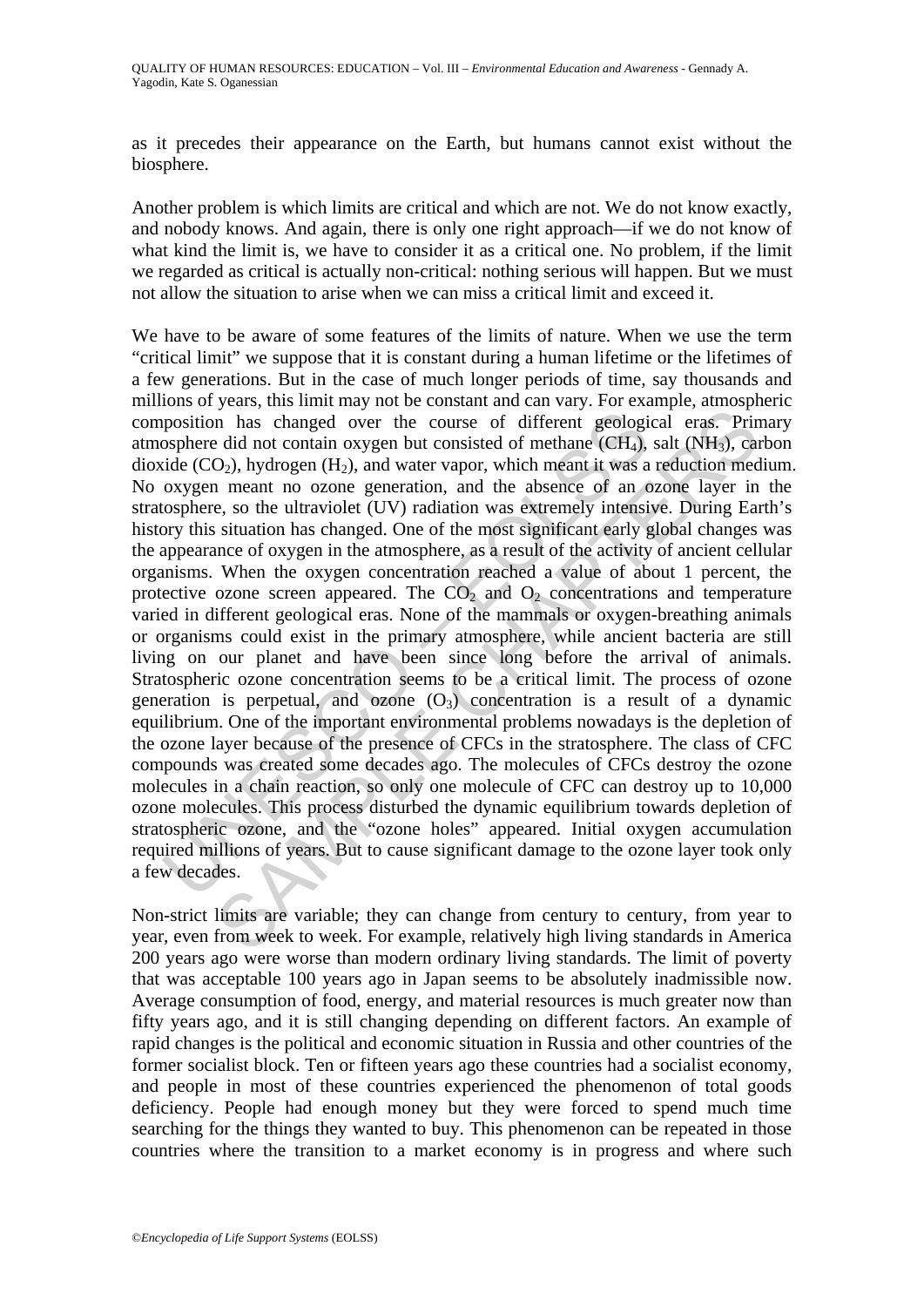transition presents some difficulties. But now, with higher living standards, the problem of shortage of goods arouses people's indignation and creates a social crisis, while fifteen years ago a protracted search for goods was considered normal.

Information about limits is one of the most important topics that should be included in the program of environmental education. Another important concept, which is in close connection with the ideas on limits, is system dynamics, based on negative and positive feedback, and different types of growth, from an elementary linear growth to a complex exponential one, that can be explained from the system dynamics point of view.

It was J. Forrester, the author of *Principles of Systems*, who formulated the fundamental theoretical propositions and then demonstrated its practical applications. Most real systems possess feedback loops. In some cases these feedback loops are not numerous and are easy to find and to understand. In other cases it is very hard to find the interconnections among different parameters and to describe them mathematically for future use in computer models.

are easy to find and to understand. In other cases it is very<br>cronnections among different parameters and to describe them<br>re use in computer models.<br>us analyze the simplest possible system containing A and I<br>osee that ch sizy to find and to understand. In other cases in Several model, and its uniform anony different parameters and to describe them mathematically in computer models.<br>In computer models.<br>In computer models.<br>In computer model Let us analyze the simplest possible system containing A and B parameters, and suppose that changing A will cause a change in B. Such a system is not closed; there is no feedback here as this interconnection arises when a change in B causes a change in A and thus, the cycle or the feedback loop. If we change A, parameter B will be changed, then it will in turn change A, which will change B again and so on. Depending on the type of interconnection between A and B, the system can demonstrate a tendency to stabilize its behavior by settling within the limits, or run away into a total collapse. A personal bank account with a fixed compound interest rate represents a system with exponential growth. Parameter A is the value of the deposit and parameter B is an absolute value of the fixed interest rate. Let  $A = 100$  and the interest = 7 percent. At the end of the first year, parameter B makes 7 percent of 100, which is 7, and A becomes 107. At the end of the next year, B makes 7 percent of 107, which is about 7.5, and A becomes about 114.5; at the end of the third year, B is about 8 and A is about 122.5, and so on. After ten years the deposit becomes twice as much as the original. In the next ten years, the deposit will double again, and so on. This process is unlimited, and it is an example of exponential growth. Sometimes this type of behavior is desirable, like in the previous case of a personal bank account or, for example, exponential accumulation of scientific knowledge. Sometimes exponential growth is strongly undesirable or even means death—in the case of drug dependence, or the reproduction of cancer cells.

Most of the natural systems demonstrate a tendency to stabilize after any disturbance. If the air temperature is too high, we feel heat; our skin sweats to decrease the temperature of the skin. If the air temperature is too low, we start to shiver with cold. The result of the shiver as a process of muscular activity is warming, increasing the body's temperature. We can use any warm-blooded animal as an example of a system with feedback loops, which feature the ability to stabilize after some disturbance. It can be explained in terms of our two parameters A and B: if A increases, it causes change to parameter B, which causes the decrease of A so it aspires to achieve the original value, and vice versa. This type of feedback is called negative. The system, where increase of A causes the change of B, that causes further increase of A, is unstable. This type of feedback is called positive. One day such a system will reach some limit of growth.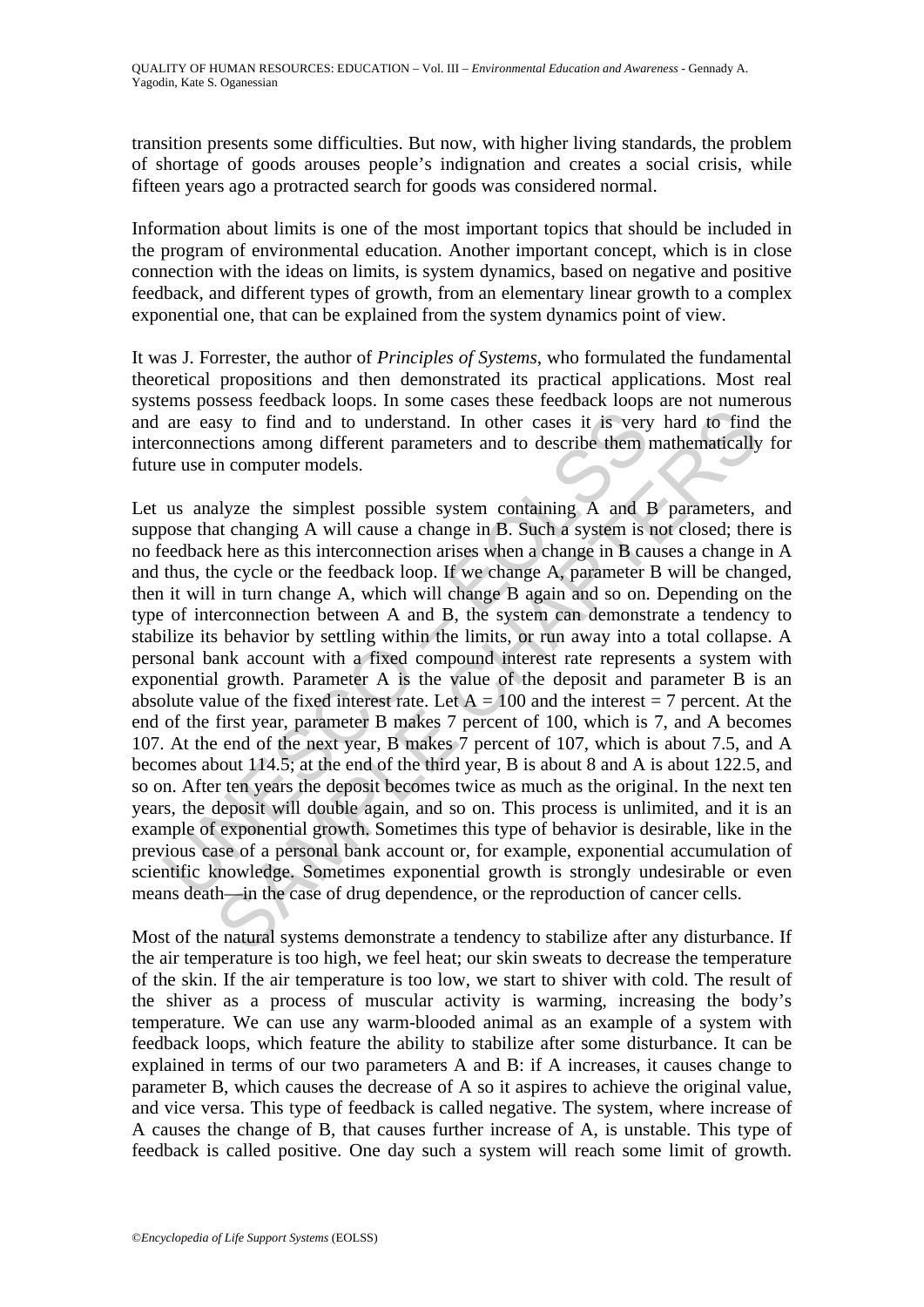There are only two perspectives: the first is the end of this system or its complete destruction; and the second is changing the system by changing the type of feedback from a positive type to a stable negative type.

back loops from positive to negative, stabilizing the system by<br>wivior throughout the world. We hope that through education every<br>erstand this, and will be able to contribute to the transition to a<br>out exponential growth o From positive to negative, stabilizing the system by changing human most<br>propositive to negative, stabilizing the system by changing human most<br>provided the world. We hope that through education everyone will be abe<br>this, The modern world is a world of consumption. We consume energy, food, and natural resources, and the rate of consumption increases exponentially, as does the generation of pollutants. We extract huge quantities of oil and iron-ore to make new machines and fuel for the extraction of more and more oil and iron-ore. This is an example of a system with positive feedback—as we have seen, an unstable system. Since the natural resources and the biosphere capacity are finite, exponentially increasing material flows will, sooner or later, exceed some of the limits. Thus the global system has only two choices. The first is to continue consumption: to use all the resources, everything accessible on the planet, until the end of the system. The second choice is to change the feedback loops from positive to negative, stabilizing the system by changing human behavior throughout the world. We hope that through education everyone will be able to understand this, and will be able to contribute to the transition to a sustainable world without exponential growth of material flows.

- -
- -
- -
- TO ACCESS ALL THE **29 PAGES** OF THIS CHAPTER, Visit: http://www.eolss.net/Eolss-sampleAllChapter.aspx

#### **Bibliography**

Bowers, C. A. 1993. *Critical Essays on Education, Modernity, and the Recovery of the Ecological Imperative.* New York and London, Teachers College Press, Teachers College, Columbia University. [This book is dedicated to the social aspects of education, educational anthropology, ecology and philosophy.]

Brown, L. R. et al. 1989, 1990, 1991 etc. *State of the World.* New York and London, W. W. Norton. [These annual books represent current global situations; books have articles dedicated to world food production, natural resources, environmental pollution, population growth and so on.]

Brown, L. R.; Kane, H.; Roodman D. M. 1994. *Vital Signs, the Trends That Are Shaping Our Future.* New York and London, Worldwatch Institute, W.W. Norton. [This book is dedicated to the most important modern problems such as food production, agricultural resources, energy consumption, economic trends, atmospheric pollutants, social and military trends, and so on.]

Carson, R. 1962. *Silent Spring.* Boston, Houghton Mifflin. [First famous book about environmental problems and the results of human activity.]

Forrester, J. W. 1968. *Principles of Systems.* Cambridge, Mass., Wright Allen Press Inc. [This book contains the basic theory of system dynamics and practical examples.]

Harper, C. L. 1996. *Environment and Society.* Prentice-Hall, Inc. [This presents human perspectives on environmental issues.]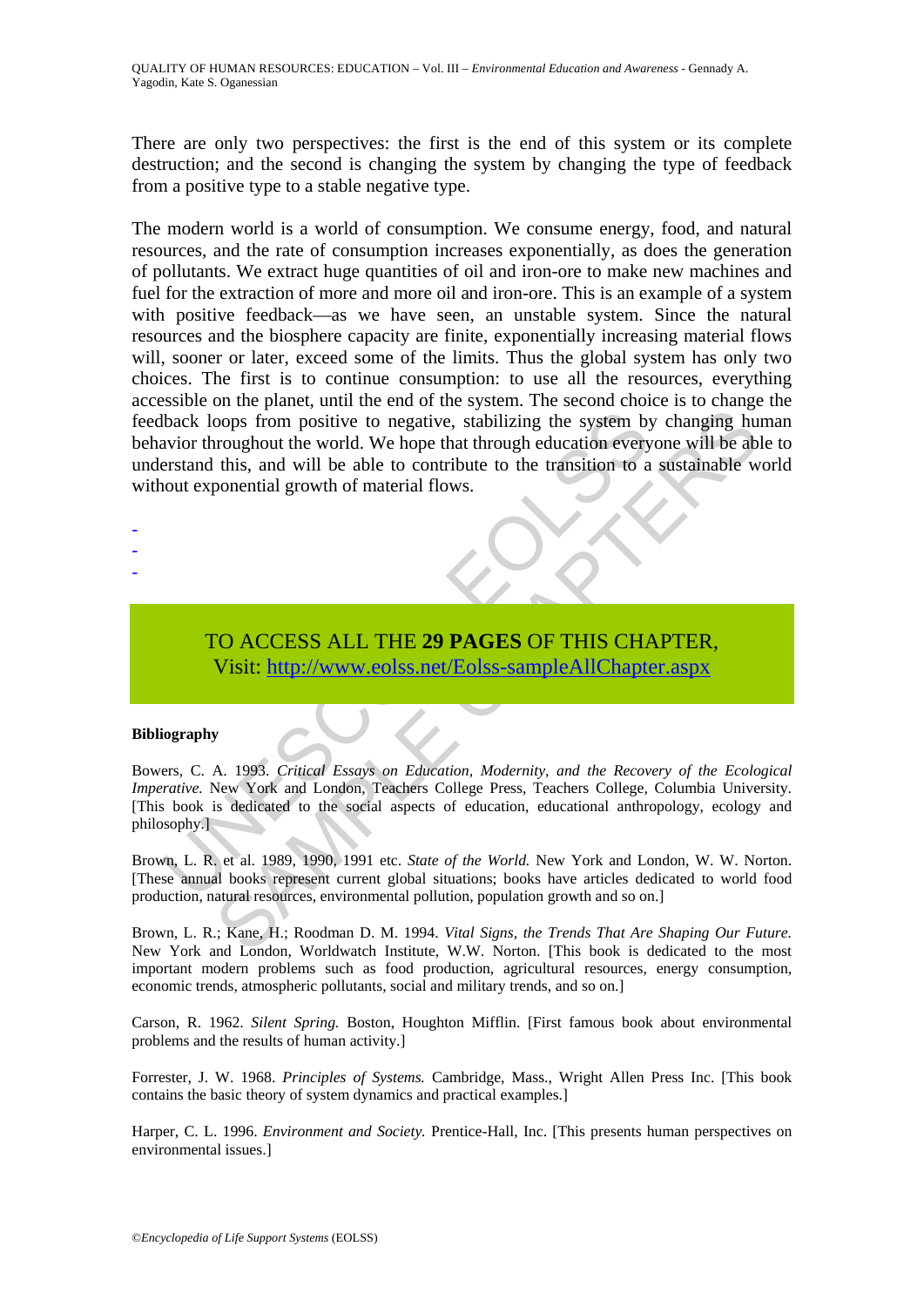Meadows, D. H.; Meadows, D. L. (eds.) 1973. *Toward Global Equilibrium, Collected Papers.*  Cambridge, Mass., Wright Allen Press Inc. [This work analyzes the possibility of building a world system on the basis of balance and equilibrium.]

Meadows, D. H.; Meadows, D. L.; Randers, J.; Behrens, W. W. III. 1972. *The Limits of Growth: A Report for the Club of Rome's Project on the Predicament of Mankind.* New York, Signet Books, New American Library. [This work represents the results of computer modeling with simulation model World 3 and describes possible scenarios of world system's future behavior.]

Meadows, D. H.; Meadows, D. L.; Randers, J. 1992. *Beyond the Limits: Conforming Global Collapse and Envisioning a Sustainable Future.* Post Mills, VT, Chelsea Green. [Analysis of global system perspectives twenty years after publication of the Report for the Club of Rome. Updating the model parameters in some details but corroboration of the current tendency to exceed the limits of growth.]

Meadows, D. H.; Robinson, J. M.; Bruckmann, G. 1981. *Groping in the Dark. The First Decade of Global Modeling*. New York, John Wiley. [The book describes global modeling development during the initial period of ten years.]

Meadows, D. L. et al. 1974. *Dynamics of Growth in a Finite World.* Cambridge, Mass., Wright Allen Press Inc. [This work considers the process of growth, especially exponential growth, in a global system with finite resources.]

Meadows, D. L.; Fiddaman, T.; Shannon, D. 1993. *Fish Bank, Ltd. Game Administrator's Manual.* Institute for Policy and Social Science Research, Hood House, University of New Hampshire, Durham, NH 03824, USA. [Administrator's Manual for the microcomputer simulation game Fish Bank.]

Meadows, D. L.; Fiddaman, T.; Shannon, D. 1993. *Fish Bank, Ltd. Materials Manual.* Institute for Policy and Social Science Research, Hood House, University of New Hampshire, Durham, NH 03824, USA. [Demonstration materials for the Fish Bank simulation game.]

all *Modeling.* New York, John Wiley. [The book describes global modeling dd period of ten years.]<br>
dows, D. L. et al. 1974. *Dynamics of Growth in a Finite World.* Cambridge Inc. [This work considers the process of growth *ling.* New York, John Wiley. [The book describes global modeling development durin<br>of ten years.]<br>L. L. et al. 1974. Dynamics of Growth in a Finite World. Cambridge, Mass., Wright 1.<br>L. et al. 1974. Dynamics of Growth in Miller, G. Tyler, Jr. 1996. *Living in the Environment, An Introduction to Environmental Science.* 6th edn. Belmont, California, Wadsworth Publishing Company. A Division of Wadsworth Inc. [Very popular American environmental manual for a program of universal and general environmental education.]

Odum, E. P. 1971. *Fundamentals of Ecology.* 3rd edn. Philadelphia, W.B. Saunders. [This book contains fundamental concepts and basic principles of ecology.]

Odum, E. P. 1983. *Basic Ecology.* Philadelphia, W.B. Saunders. [One of the subsequent editions of the previous book.]

Peccei, A. 1981. *One Hundred Pages for the Future.* New York, Pergamon Press. [This work analyzes the perspectives of human beings, and the current and future problems of humankind.]

ReVelle P.; ReVelle, Ch. 1995. *The Environment*. 3rd edn*.* Jones and Bartlett. [Popular American environmental manual, dedicated to issues and choices for society.]

Silver, C. S., DeFries, R. S. 1990. *One Earth, One Future: Our Changing Global Environment*. Washington, DC, National Academy Press. [This book considers environmental issues and our common perspectives from the global point of view.]

#### **Biographical Sketches**

**Gennady A. Yagodin** was born in 1927. He has been the Principal (Rector) of the International University in Moscow since 1992. From 1963–6 he worked as the Deputy Director General of the IAEA, Vienna, Austria. From 1973–85 he was Rector of the Mendeleev University of Chemical Technology of Russia, from 1985–8 the Russian Minister of Higher and Secondary Education, and from 1988–91 the Chairman of the State Committee on People's Education. He is a Doctor of Chemistry, professor,